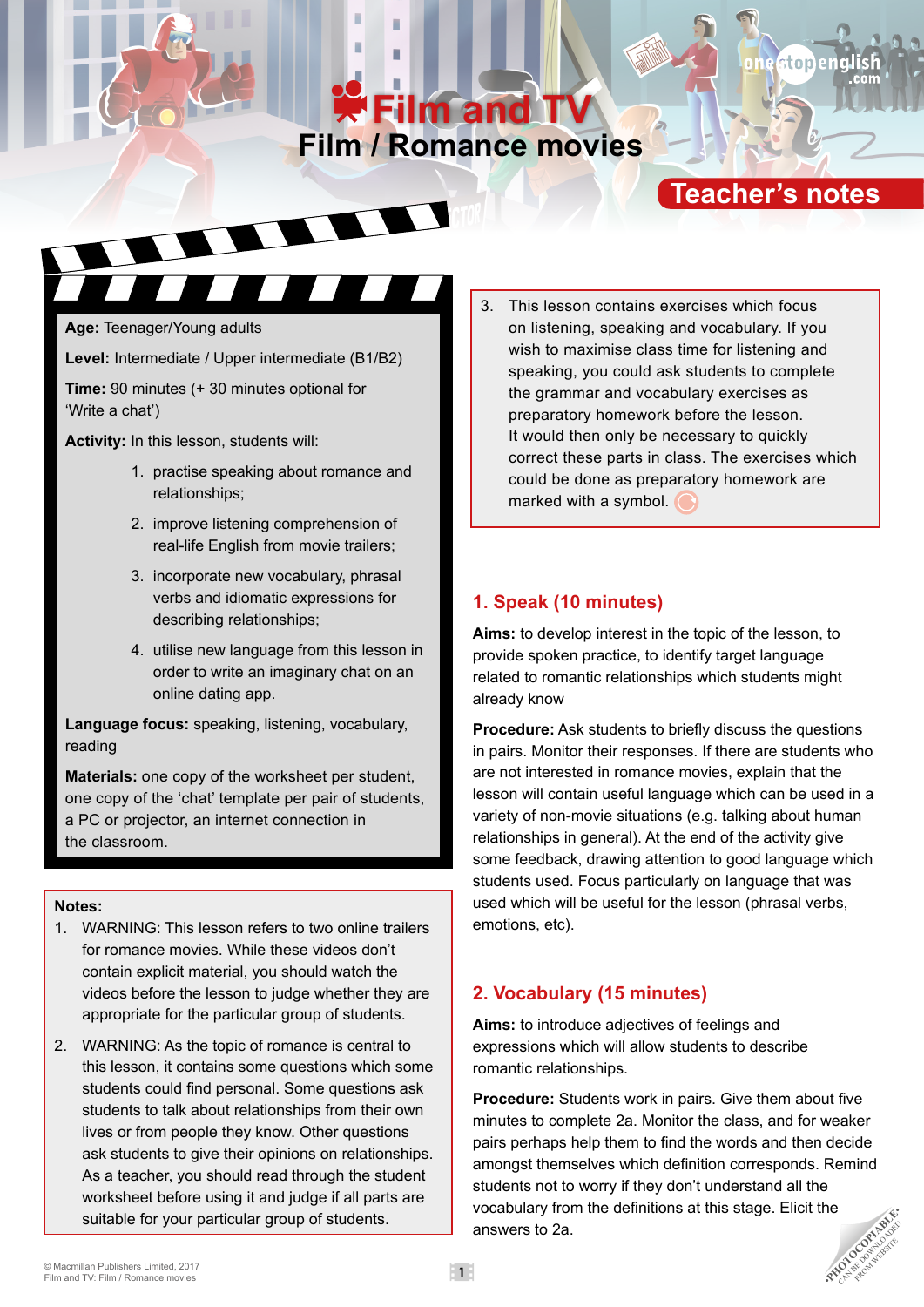# **Film / Romance movies Film and T**

# **Teacher's notes**

#### *Key:*

| $\ddot{}$          | $\ddot{}$    | $\ddot{}$ | $\ddot{}$    | $\ddot{}$    | R            | E         | T            | T         | $\mathbf{I}$ | B         | $\ddagger$     |
|--------------------|--------------|-----------|--------------|--------------|--------------|-----------|--------------|-----------|--------------|-----------|----------------|
| $\ddot{}$          | $\ddot{}$    | $\ddot{}$ | $\ddot{}$    | $\ddot{}$    | $\ddot{}$    | $\ddot{}$ | $\ddagger$   | $\ddot{}$ | $\ddot{}$    | $\ddot{}$ | $\ddot{}$      |
| $+$<br>T           | $\ddot{}$    | $\ddot{}$ | $\ddot{}$    | $\ddot{}$    | $\ddot{}$    | $\ddot{}$ | $\ddot{}$    | $\ddot{}$ | $\ddot{}$    | $\ddot{}$ | $\ddot{}$      |
|                    | R            | U         | S            | T            | F            | U         | L            | $\ddot{}$ | $\ddot{}$    | $\ddot{}$ | $\ddot{}$      |
| D                  | E            | T         | A            | U            | T            | A         | F            | N         | $\mathbf{I}$ | $\ddot{}$ | $\mathsf{H}$   |
| F                  | R            | U         | S            | T            | R            | A         | T            | E         | D            | $\ddot{}$ | $\overline{O}$ |
| $\ddagger$         | E            | $\times$  | $\mathsf{C}$ | $\mathbf{I}$ | T            | E         | D            | $\ddot{}$ | $\ddot{}$    | $\ddot{}$ | P              |
| $rac{+}{\sqrt{2}}$ | $\ddot{}$    | $\ddot{}$ | $\ddot{}$    | $\ddot{}$    | $\ddot{}$    | $\ddot{}$ | $\ddot{}$    | $\ddot{}$ | $\ddot{}$    | $\ddot{}$ | E              |
|                    | $\mathbf{I}$ | N         | D            | $\mathbf{I}$ | $\mathsf{C}$ | T         | $\mathbf{I}$ | V         | E            | $\ddot{}$ | F              |
| H                  | E            | A         | R            | T            | B            | R         | $\circ$      | K         | E            | N         | U              |
| $\ddot{}$          | $\ddot{}$    | $\ddot{}$ | $\ddot{}$    | $\ddot{}$    | $\ddot{}$    | $\ddot{}$ | $\ddot{}$    | $\ddot{}$ | $\ddot{}$    | $\ddot{}$ | L              |
|                    |              |           |              |              |              |           |              |           |              |           |                |

- *1. hopeful = optimistic; when you feel positive about the future*
- *2. frustrated = when you feel irritated because you can't change a situation*
- *3. excited = enthusiastic; when your heart is beating very fast, perhaps because you're going on a date with an interesting person*
- *4. vindictive = when you feel angry and want revenge*
- *5. infatuated = when you feel a little obsessed with a person and can't stop thinking about them (e.g. when a teenager has a crush on their favourite popstar)*
- *6. heartbroken = when you feel very sad, maybe because your partner has dumped you and now your relationship is finished*
- *7. trustful = when you believe that you can completely depend on another person*
- *8. bitter = when you feel angry and sad, perhaps because your partner has cheated on you (this word is also the opposite of 'sweet')*

Allow another few minutes for students to complete 2b. Elicit the answers to 2b. To ensure correct understanding, perhaps you could also elicit examples of the various expressions (e.g. 'When Brad Pitt was with Jennifer Aniston, he cheated on her!'). In a monolingual class, students could decide if they have similar expressions in their own language.

## *Key:*

| <b>Expression</b>                   | Definition                                                                                           |  |  |  |  |
|-------------------------------------|------------------------------------------------------------------------------------------------------|--|--|--|--|
| 1. To go on a date with<br>somebody | D. To have a romantic<br>meeting with somebody<br>(e.g. going to the cinema<br>or a restaurant)      |  |  |  |  |
| 2. To take revenge on<br>somebody   | C. To do something bad to<br>a person because in the<br>past he/she did something<br>bad to you      |  |  |  |  |
| 3. To have a crush on<br>somebody   | E. To find somebody very<br>attractive and dream<br>about having him/her as<br>your partner          |  |  |  |  |
| 4. To dump somebody                 | A. To tell your partner that<br>you want to finish the<br>relationship                               |  |  |  |  |
| 5. To cheat on somebody             | B. To be in a relationship<br>with somebody but having<br>a secret affair with a<br>different person |  |  |  |  |

## **3. Listen and speak (15 minutes)**

**Aims:** to provide listening practice of understanding dialogue from a movie, to allow students to hear correct usage of expressions which they have just studied, to provide practice of speaking about relationships

**Procedure:** Play the trailer. Ask students in pairs to briefly compare answers to the four questions. Play it again and let students decide their final answers in pairs. Elicit the answers. Ask students to briefly discuss the final questions in pairs. Encourage them to use vocabulary from Task 2. Give feedback.

#### *Key:*

- *a. She needs to borrow the boy's car because she has various things that she needs to do.*
- *b. Her boyfriend cheated on her so now he is her ex-boyfriend and she wants revenge.*
- *c. She leaves little clues like a poster near her window and small messages on pieces of paper.*

FROM WEBSITE

*d. She believes that people need to take risks and not live their lives in a safe way.* Film and TV: Film / Romance movies **2017**<br>
■ Macmillan Publishers Limited, 2017<br> **2** •**PHOTOCOPIAER CAN BE DOWNLOADED ASSESS** 

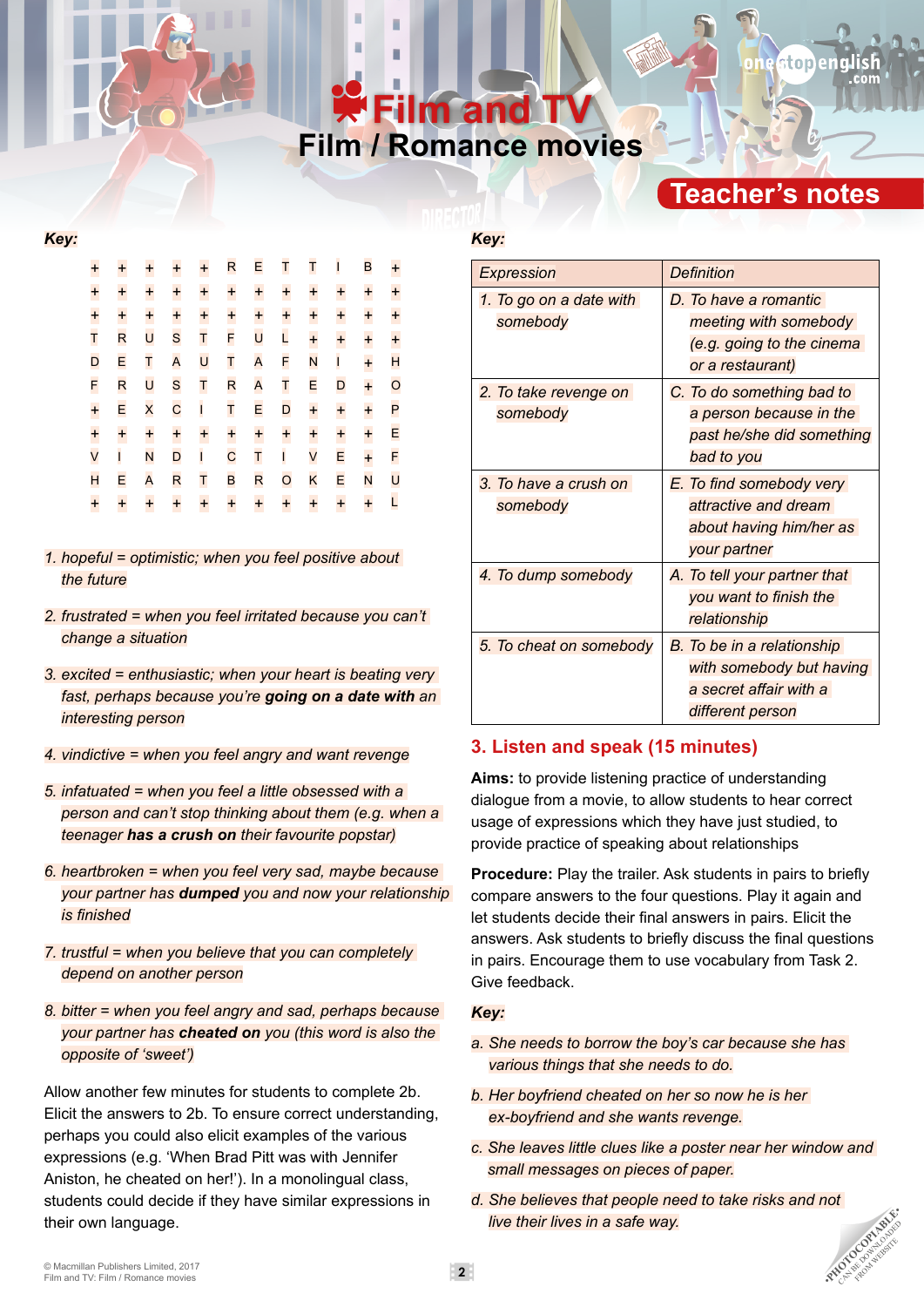# **Film / Romance movies Film and TV**

# **Teacher's notes**

stopeng

## **4. Read and vocabulary (20 minutes)**

**Aims:** to practice reading for gist, to introduce new expressions related to relationships and dating, to focus on the exact meaning of these expressions

**Procedure:** Tell the students that they are going to read a short text which describes online dating apps. Ask them if these apps are common in their country and whether they know the names of any famous such apps. Give the students a time limit of about five minutes to read the text, emphasising that they are only reading for gist so not to worry about missing words or difficult parts. Monitor their progress. For weaker students, help them to understand the text by giving them short explanations for certain words from the text. Put students in pairs. Ask them to decide the answers to 4a (a–d). Then elicit the correct answers.

#### *Key:*

- *a. She thought that she would meet a man in a more oldfashioned, spontaneous way.*
- *b. She saw him on a dating app and asked him to go on a date.*
- *c. No. He decided to return to his ex-girlfriend.*
- *d. She thinks they're fun but she doesn't know if they will help her to find her dream man.*

In the same pairs, students complete 4b. Tell them that they should arrive at the correct answers by reading the context of the sentence and also by elimination. Elicit the correct answers and focus on the exact meaning of each expression. For difficult expressions, elicit further examples (e.g. 'live up to'  $-$  'I had been very excited about the new Star Wars movie, but when I saw it, it didn't live up to my expectations').

### *Key:*

*1. dreams; 2. chemistry; 3. sense; 4. out; 5. up; 6. me; 7. up; 8. back; 9. true; 10. life*

## **5. Listen and speak (15 minutes)**

**Aims:** to provide further listening practice of understanding dialogue from a movie, to consolidate ideas and vocabulary from the previous task, to provide practice of speaking about dating and love

**Procedure:** Play the trailer. Ask students in pairs to briefly compare answers to the four questions. Play it again and let students decide their final answers in pairs. Elicit the answers. Ask students to briefly discuss the final questions in pairs. Encourage students to use expressions from the previous task. Give feedback, focusing on language related to relationships.

#### *Key:*

- *a. The computer saw that the man had recently broken up with somebody.*
- *b. She wants to learn a lot of things and discover herself.*
- *c. His ex-wife says that the man has always wanted a relationship with an imaginary person because he isn't capable of interacting with a real person.*
- *d. She says that she wants to allow herself to feel joy because life is short.*

## **6. Speak (15 minutes)**

**Aims:** to provide spoken practice of relationships vocabulary studied in this lesson, to allow students to give more in-depth explanations of relationships by referring to relationship stages

**Procedure:** Tell students that they are going to describe the different stages of a relationship. Ideally, they would do this to tell the story of a couple from a movie, but if they don't know any plots well enough, they could use an example from their own lives. Tell them to think and decide which couple they are going to talk about. Put students in pairs. First ask them to read the stages diagram and clarify any doubts which they may have. Then tell them that they each have about 3–4 minutes to describe these stages with regard to the particular couple that they have chosen. Encourage the use of new language which has been studied in this lesson. Monitor the speaking task and provide feedback.

## **7. Write a chat (optional, 30 minutes)**

**Aims:** to consolidate new language from the lesson, to provide a safe environment to practise the written use of language related to dating and flirting, to potentially upload an online chat which will aid long-term recall of language from the lesson